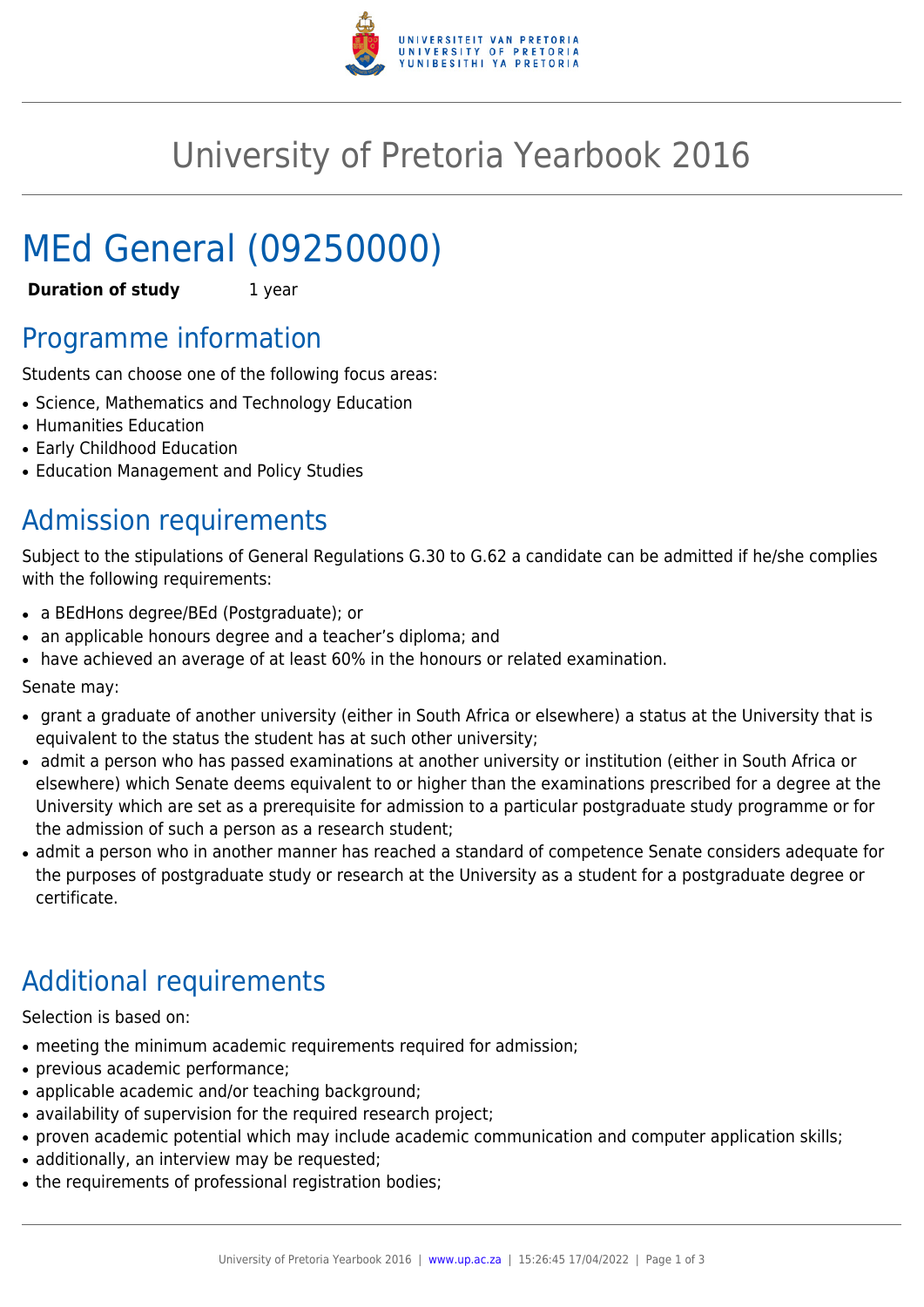

• the discretion of the head of department.

# Other programme-specific information

- Renewal of registration after the two-year period is permitted only under special circumstances in which case the head of department may give approval for a limited fixed extension of this period in terms of the set procedures.
- Students will be granted two opportunities to pass NMQ 800. Unsuccessful candidates will not be allowed to continue with the programme.
- This requirement applies to both the full research as well as the coursework master's degrees.

# Research information

All master's students must submit a dissertation or a mini-dissertation and must pass Research Proposal (NMQ 800). For the MEd research degree programmes, a dissertation on a topic approved by the Dean on the recommendation of the Head of department must be submitted, following the approval of a complete research proposal. A literature study is not acceptable.

- One publishable article based on the research that the student conducted for the dissertation or the minidissertation and approved by the supervisor, must be submitted. The article must be submitted at the offices of Student Administration before 15 February for the Autumn graduation ceremonies and before 15 July for the Spring graduation ceremonies.
- In addition to the copies referred to above, each successful student must submit a bound paper copy as well as two electronic copies of the approved mini-dissertation/dissertation to the Head: Student Administration in the format specified by the faculty and in accordance with the minimum standards set by the Department of Library Services
- (see http://upetd.up.ac.za/authors/ publish/ standards.htm#specs), before 15 February for the Autumn graduation ceremonies and before 15 July for the Spring graduation ceremonies. Failure to meet these deadlines will result in the degree being awarded during a subsequent series of graduation ceremonies.
- All students have to submit a research proposal during the first year of registration and defend it successfully before a panel of examiners appointed by the Dean, in collaboration with the Head of department, Supervisor and Research Coordinator, before they can start with the research.
- Students have to apply for ethical clearance to the Head of department and Ethics Committee and only commence with field work once the application for ethical clearance has been approved by the Ethics Committee.
- Students have to present a progress report on the research to the Supervisor annually. Continued reregistration depends on satisfactory annual progress.
- All students have to attend the research capacity building sessions on quantitative and qualitative research at master's level.

### Pass with distinction

The MEd degree is conferred with distinction on a student who obtains at least 75% in the dissertation.